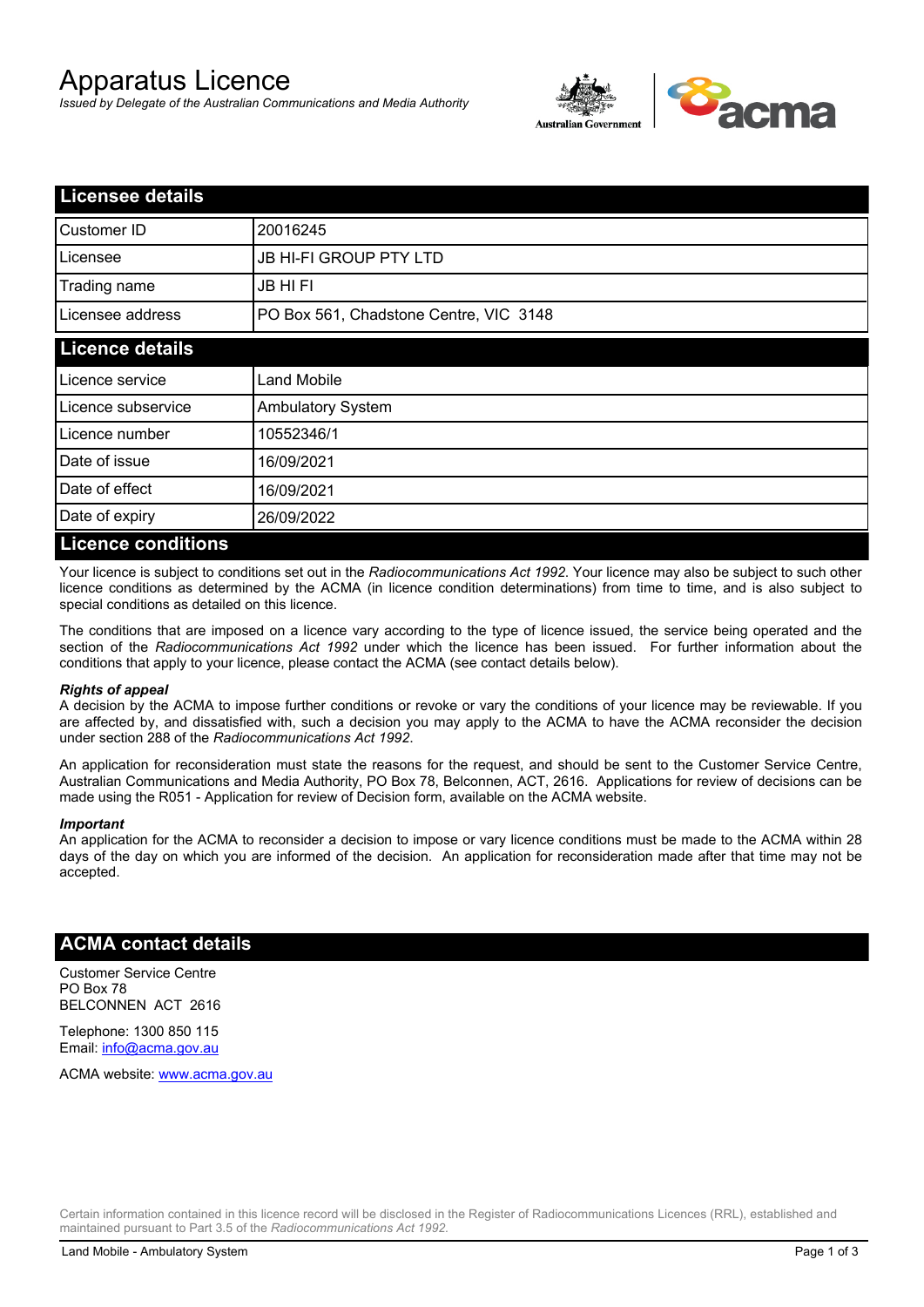# **Advisory Notes applying to licence no.: 10552346/1**

Conditions applicable to the operation of Ambulatory System station(s) authorised under this licence can be found in the Radiocommunications Licence Conditions (Apparatus Licence) Determination and the Radiocommunications Licence Conditions (Land Mobile Licence) Determination. Copies of these determinations are available from the ACMA and from the ACMA home page (www.acma.gov.au).